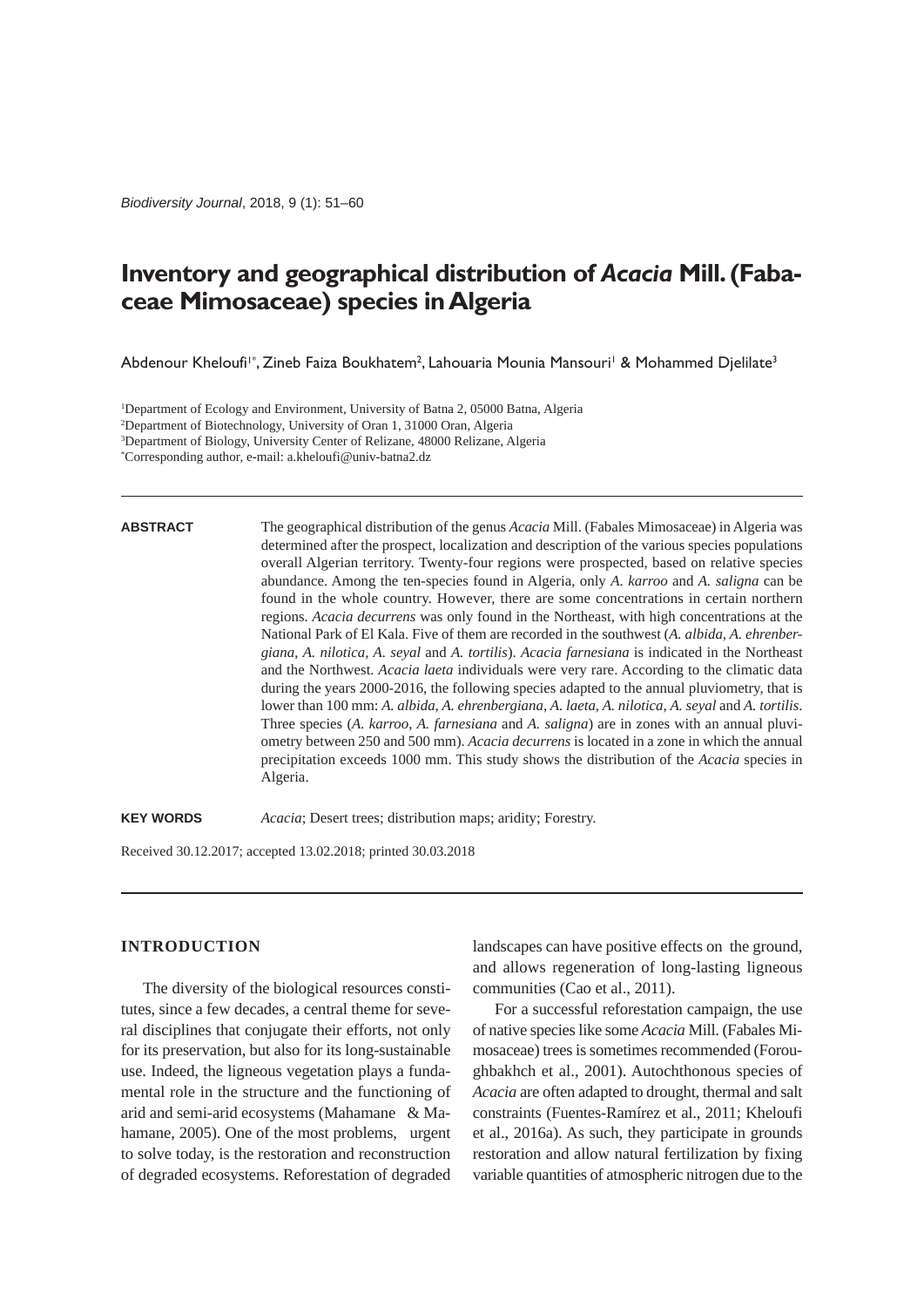association of their roots with soil microorganisms (*Rhizobium*) (Boukhatem et al., 2012). Several *Acacia* species live frequently the vegetation in arid and semi-arid lands of sub-Saharan Africa (Richardson & Kluge, 2008). They are widely known and used by the local populations as forage legumes (Abdulrazak et al., 2000). The productivity and the stability of these forest ecosystems with *Acacia* trees are strongly dependent on water availability. Indeed, species of the genus *Acacia* are not very resistant to drought constraint in spite of their presence in arid and semi-arid circles (Gimeno et al., 2010). Most of them are drought-avoiding species. Their survival in these circles is especially due to the water uptake efficiency of their root systems. Salinity constraint can also be added to water deficit and can affect *Acacia* species from germination to the first stages of growth (Kheloufi et al., 2016a).

Recently, several works were undertaken for a better understanding of the *Acacia* species, which could allow a good plan for a fast and permanent reforestation in the regions where the grounds degradation expanded in Algeria (Mansouri, 2011; Kheloufi, 2017; Kheloufi et al., 2017). However, in spite of these species that are often used to explain certain ecological and physiological characteristics of the environment, very few works were interested in their real or potential distribution area in Algeria.

The cartography of areas occupied by various species can be made either on the basis collected data, or by compiling bibliographical data or collections of herbarium. The realization of maps in this work represents a contribution to *Acacia* species distribution in Algeria to fill potential knowledge gaps in this domain. Furthermore, a synthesis of various taxonomic names with a historical reference table was established to eliminate any confusion in the study of a defined species belonging to this genus.

# **MATERIAL AND METHODS**

# *Study site*

Algeria is riddled with a multitude of reliefs. The North is crossed from West to East by a double mountainous barrier (Tell Atlas and Saharan Atlas). The ground is covered with numerous forests in the center, with vast plains in the East and the Sahara, which represents 84% of the national territory. Algeria is located in North Africa, between the latitudes 37°4' N and 18°58' N and the longitudes 8°40' W and 11°59' E. Algeria is the largest country in Africa by area, which extends over 2,381.741 km<sup>2</sup>. It is administratively divided into 48 regions.

## *Distribution maps*

The realization of the real and potential distribution maps was based only on ground observations made over all the national territory. We did not consider herbarium collections because a valuable information was missing (Population characteristics where plant samples were collected). The method used for mapping species distributions corresponds to the real distribution area. Georeferenced distribution maps were realized by GIS software (ArcGIS 10.3). Moreover, we consider the data collected from the Forests Department and the National Parks, National Forest Research Institute (2013–2016). Geographical positions were recorded using a Magellan eXplorist 200 GPS Receiver.

## *Field data collection and inspection collect*

Twenty-four regions were the object of diverse observations on the *Acacia* species distribution. The most important criterion in the choice of sites is the presence of one of the ten studied species. Every site is located at first with the GPS Receiver (Elevation, Latitudes and Longitudes). On every site, the global average mean surface was 10 000 m<sup>2</sup>  $(100 \text{ m} \times 100 \text{ m})$ , according to the recommendations of Küchler & Zonneveld (1988) for dry lands. The scale held to indicate the presence of every species was  $(> 50$  individuals by 10 000 m<sup>2</sup>).

The reserved environmental factors vary according to a climatic gradient from North to South of the country. The climate is the most important environmental factor influencing forest growth and species distribution (Guisan & Thuiller, 2005).

# *Aridity characterization and climatological classification*

In this study, we have retained the annual mean precipitation of of 17 year-period (2000–2016),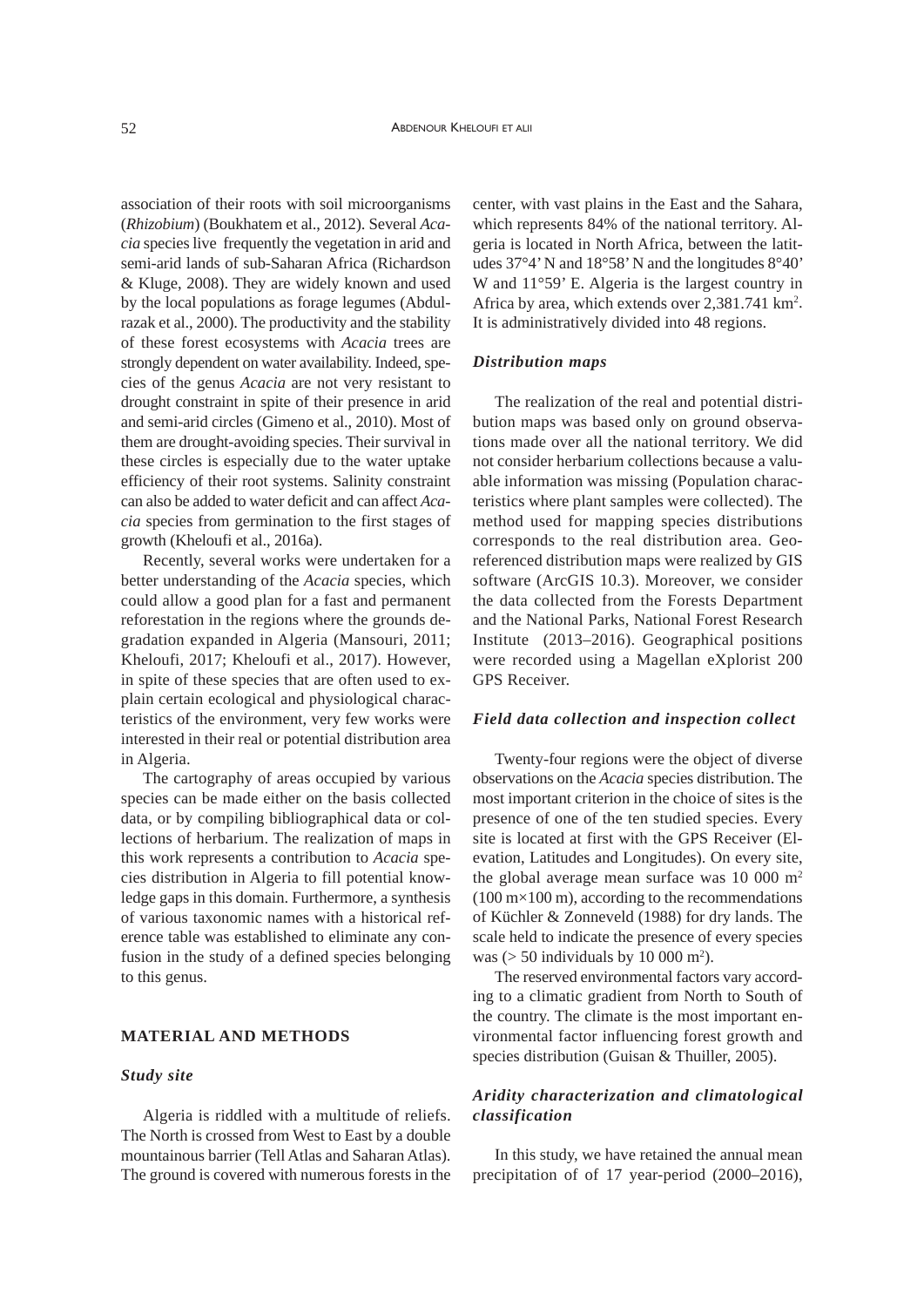annual average temperature and elevation. Climatic data was provided by the World Climate Data: Tutiempo available on the website: www.tutiempo.net.

Aridity index of De Martonne of each habitat was calculated by the equation established by De Martonne (1926), and this index allowed the species to be classified according to the aridity of their respective habitats. This classification was used in the presentation of the results.

$$
IM = \frac{P}{T + 10}
$$

IM = De Martonne Aridity Index

 $P =$  Annual average rainfall in mm.

 $T =$ Annual average temperature in degrees centigrade.

# **RESULTS AND DISCUSSION**

#### *Distribution by Climate*

Algeria's geographical diversity produces a range of climatic conditions. The northern part of the country has a Mediterranean climate with mild, wet winters and hot, dry summers. The plateau region has a semi-arid climate, with greater contrasts between summer and winter. Temperatures vary the most in the Sahara desert region, which has an arid climate with almost no annual rainfall. Summer temperatures average about 25°C in the northern coastal region, 27°C in the plateau, and 34°C in the desert, where readings as high as 49°C have been recorded. Average winter temperatures range from about 5°C on the plateau to about 11°C in the north; winter lows in the desert can plummet to as low as -10°C. The hot, dusty wind known as the Sirocco often blows in the summer.

The Algerian ground seems accommodating an interesting species diversity of *Acacia* genus with rustic character, which survive in extreme pedoclimatic conditions and which would be good to rehabilitate and to introduce into reforestation programs. The species listed during the site prospecting were: *A. albida*, *A. laeta*, *A. ehrenbergiana*, *A. nilotica*, *A. seyal* and *A. tortilis*, considered as native species (Ozenda, 1977), while those introduced were: *A. farnesiana*, native of America (Berhaut, 1975), *A. karroo*, native of South Africa (Palmer & Pitman, 1972) and finally *A. saligna* and *A. decurrens* both native

of Australia (Auld, 1983). Average annual precipitation, minimal and maximal temperatures (2000– 2016), and site elevation are shown in Table 1.

According to the Aridity index of De Martonne (Figure 11) and the bioclimatic classification of Algeria, which spread out over a 17-year period (2000–2016) (Table 1), *A. albida*, *A. ehrenbergiana*, *A. laeta*, *A. nilotica*, *A. seyal* and *A. tortilis* are listed in Saharan regions (precipitation < 100 mm), *A. farnesiana* is listed in dry regions (precipitation between 100–300 mm), *A. karroo* and *A. saligna* were found in high numbers in semi-arid regions (precipitation ranges between 300-600 mm), and finally *A. decurrens* is listed only in a region with humid Mediterranean climate (precipitation > 1000 mm). The drought undergone by plants can thus differ significantly from the aridity index.

The knowledge of temperature averages can influence the distribution areas as well as the reforestation programs because it determines the choice of forest species used according to their resistance or not in the extreme temperatures. However, these data do not reflect exactly the weather conditions of the sites, knowing that the climatic data are recorded in meteorological stations located in very precise places. We can suppose that there are differences in temperature with various places because the regions have important surfaces. However, these

| Acacia<br><b>Species</b> | Average annual<br>precipitation (mm) | Average annual temperature |                     |               |
|--------------------------|--------------------------------------|----------------------------|---------------------|---------------|
|                          |                                      | $T$ min ( $^{\circ}$ C)    | T max $(^{\circ}C)$ | Elevation (m) |
| A. albida                | 106.3                                | 16.4                       | 30.2                | 539           |
| A. decurrens             | 1015.5                               | 12.8                       | 22.9                | 70            |
| A. ehrenbergiana         | 49.2                                 | 16.7                       | 31.8                | 709.5         |
| A. farnesiana            | 257.8                                | 13.3                       | 26.6                | 274.5         |
| A. karroo                | 386.3                                | 11.6                       | 23.7                | 713.5         |
| A. laeta                 | 94.2                                 | 15.7                       | 29.7                | 1170          |
| A. nilotica              | 80.7                                 | 16.7                       | 31.2                | 466.5         |
| A. saligna               | 499.3                                | 12.3                       | 24.1                | 446.7         |
| A. seyal                 | 125.4                                | 16.4                       | 29.4                | 609           |
| A. tortilis              | 73.9                                 | 16.3                       | 31.0                | 645.5         |
| Mean (24 regions)        | 268.9                                | 14.9                       | 28.1                | 564.4         |
| <b>SEM</b>               | 218.9                                | 1.8                        | 2.9                 | 205.1         |

Table 1. Mean values and standard error of climatic factors and site elevation where the species is present.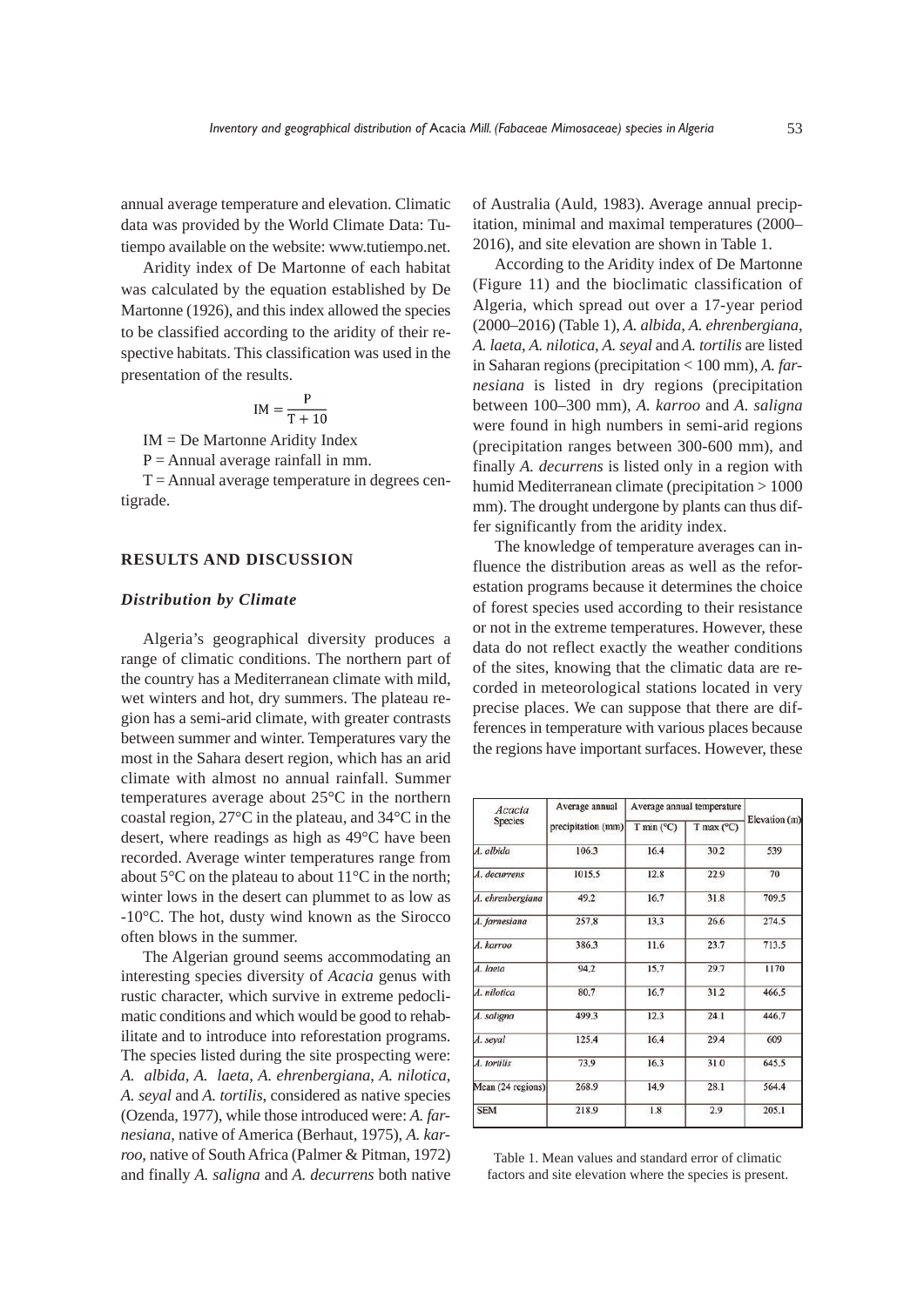observations remain a good indication of weather conditions on the various sites.

# *Distribution by region and biological characteristics*

The distribution areas of *Acacia* species are represented according to a North-South climatic gradient and always in the territorial limits of Algeria (Figs. 1–10 and Figs. 12–16). Except of *A. karroo*, species distribution of *A. albida*, *A. ehrenbergiana*, *A. laeta*, *A. nilotica*, *A. seyal* and *A. tortilis* do not seem to cross the North of Algeria. However, the lack of data on this observation does not allow to confirm with certainty this hypothesis.

According to the morphology of *Acacia* species listed in Algeria, there are three groups of species. In the first group, they are the thorny with compound leaves (*A. albida*, *A. ehrenbergiana*, *A. farnesiana*, *A. karroo*, *A. laeta*, *A. nilotica*, *A. seyal* and *A. tortilis*). The second regroups with *A. decurrens*, which is not a thorny tree, but has compound leaves. The last group is represented by *A. saligna*, which is not a thorny species, but has phyllodes (petiole or rachis modified into a leaf). These morphological characters confer an adaptation for every species to its environment.

Table 2 represents a synthesis of various taxonomic names with a historical reference of every species listed in our study. It is a bibliographical synthesis of certain works which handle the ligneous species and their systematics through time.

Biological characteristics of the various species were based on observations, bibliographical research and comparisons between the listed species.

## *Acacia albida* Delile, 1813

*Acacia albida* is a multipurpose tree widely distributed in semi-arid regions (Fig. 1). The most remarkable distinctive character of this species is its reverse phenology. Leafed in dry season, defoliated in rainy season (Wood, 1992). The simple observation of leafing trees, flowering or fruiting, reveals a great variability within the same population. *Acaciua albida* is a species with high ecologic plasticity, as it thrives on almost any type of soil but is most frequently found growing on rocky, muddy, or sandy substrate. The popular medicine or the family pharmacy also revealed a very interesting advant-

age of this species in the treatment of bronchopulmonary infections, head troubles, high blood pressure, and malaria (Sheded et al., 2006).

## *Acacia decurrens* Willd., 1806

This species is one of the most represented in the northeast of Algeria, with much more populations concentrated in El-Kala's National Park (Fig. 3). *Acacia decurrens* is a Mediterranean Basin species. It is a fast-growing tree with well-developed vegetation (Kheloufi et al., 2016a).

#### *Acacia ehrenbergiana* Hayne, 1827

This species was found on clayey, rocky, and sandy soil in the dry zones. By exploiting the data sources, it has been showed that *A. ehrenbergiana* was located only in two places (Adrar and Tamanrasset) along water courses (Fig. 4).

#### *Acacaia farnesiana* (L.) Willd., 1806

*Acacia farnesiana* is native to tropical America (Traveset, 1990). It was introduced in all the tropical regions where it has often naturalized. It is considered as pantropical today. This shrub is very ramified with grey-brown bark, its abundant branches are armed with strong thorns (Prickles). The straight and white thorns are 1.5 to 5 cm in length. *A. farnesiana* is a drought-tolerant mimosa, but not cold-tolerant (Maldonado-Magaña et al., 2011). It is listed only in two specific zones, in Relizane to prevent soil erosion of the national road, and Batna (M'doukel) to combat desertification by dune fixing (Fig. 5).

#### *Acacia karroo* Hayne, 1827

It is one of the fastest of the fast-growing trees which takes place at the second position after *A. saligna*. Leaves are composed by many leaflets. Branches are armed with very long sharp thorns. This tree is a reliable source of forage due to foliage, flowers and pods. The tree attracts insects by its flowers and its gum, and attracts insectivorous birds. It is a considerable source of shade in the dry regions and a site of nesting for several species of birds. The wood is hard, tough, durable and its gum is edible (Anderson & Pinto, 1980). This spe-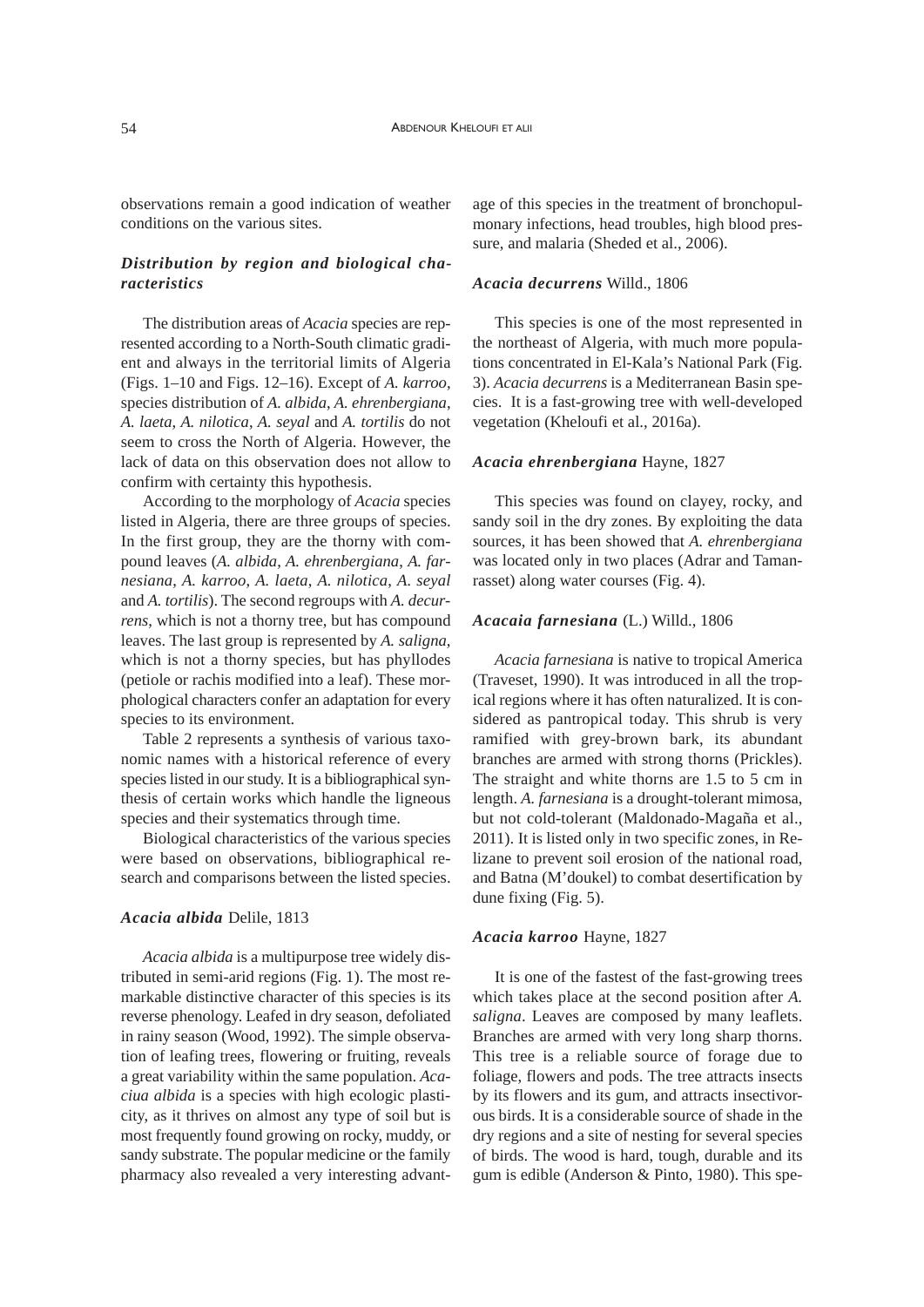

Figures 1–10. Geographical distributions of *Acacia* species in Algeria. Figure 11. Classification of *Acacia* species following De Martonne Aridity Index (IM) in Algeria.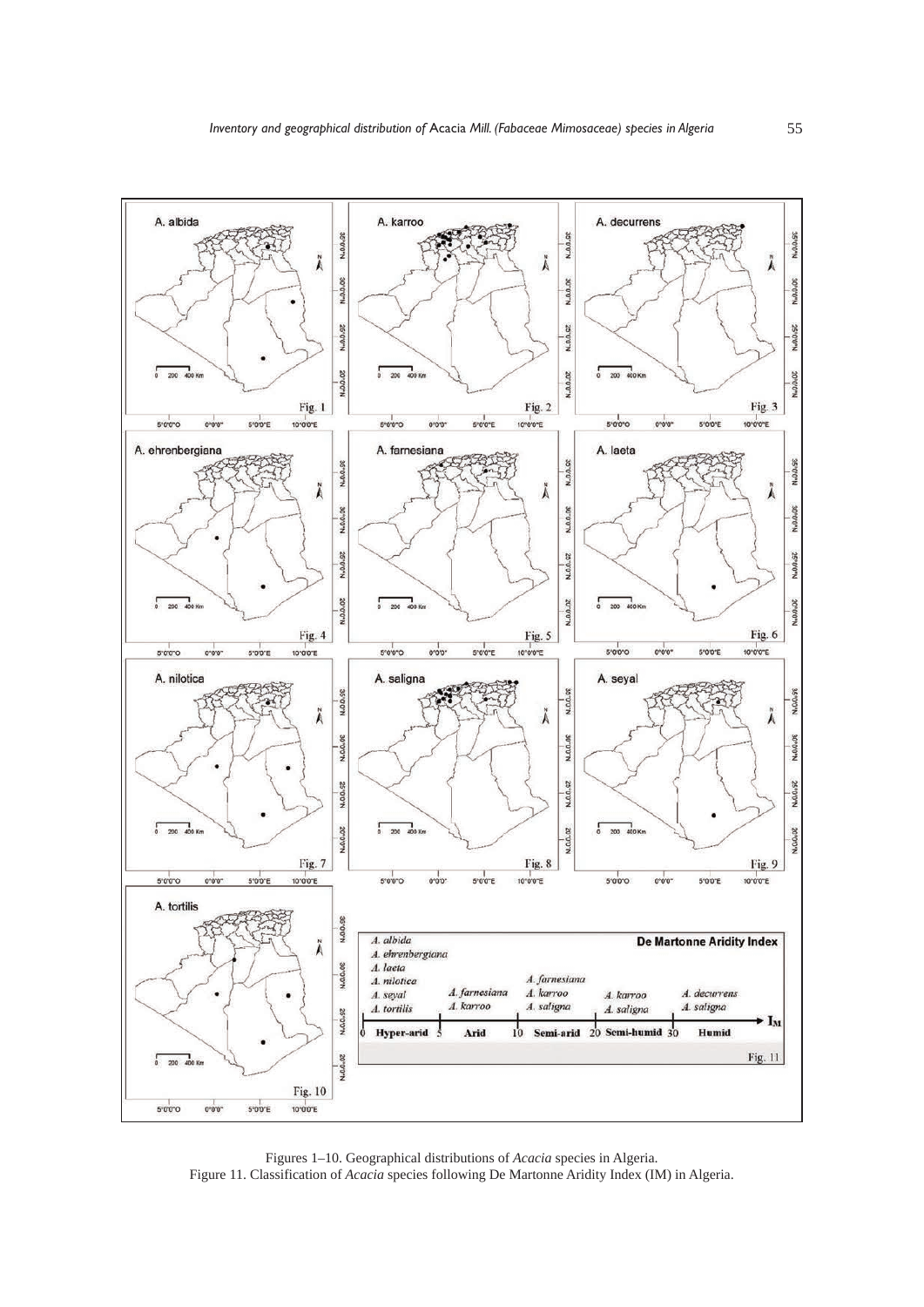cies is listed in most of the Algerian territory and its behavior varies from an ecotype to another (Fig. 2).

# *Acacia laeta* R. Br., 1814

It is found only in the south of the country (Fig. 6). This species colonizes almost all types of soil. *Acacia laeta* is a shrub of 4–10 m tall with fissured, grey-green bark. Prickles in pairs, claw-shaped, just below each node, recurved and sometimes with a third intermediate prickle which is curved towards the top (Anderson et al., 1968). Leaves are composed and are very characteristic with their tough aspect and their pubescence especially on the lower face.

| Species       | Synonymes                                                                                                                                                                                                                            | References                  |
|---------------|--------------------------------------------------------------------------------------------------------------------------------------------------------------------------------------------------------------------------------------|-----------------------------|
| A. albida     | Acacia albida Delile, 1813<br>Faidherbia albida (Delile) Chev., 1934                                                                                                                                                                 | (Arbonnier, 2009)           |
| A. decurrens  | Mimosa decurrens Donn, 1796<br>Acacia decurrens Willd., 1806<br>Acacia angulata Desv., 1814                                                                                                                                          | (Moffett &<br>Nixon, 1974)  |
|               | 4. ehrenbergiana Acacia ehrenbergiana Hayne, 1827<br>Acacia flava Schweinf (Forssk.) Schweinf., 1896                                                                                                                                 | (Arbonnier, 2009)           |
| A. farnesiana | Acacaia farnesiana (L.) Willd., 1806<br>Acacia pedunculata Willd., 1806                                                                                                                                                              | (Clarke et al., 1989)       |
| A. karroo     | Acacia eburnea sensu auct. non (L. f.) Willd., 1806 (Jami et al., 2012)<br>Acacia horrida sensu auct. non (L.) Willd., 1806<br>Acacia karroo Hayne, 1827<br>Acacia natalitia E. Mey., 1836<br>Acacia inconflagrabilis Gerstner, 1948 |                             |
| A. laeta      | Acacia laeta R. Br., 1814<br>Acacia trentiniani A. Chev., 1901                                                                                                                                                                       | (Arbonnier, 2009)           |
| A. nilotica   | Acacia arabica var. tomentosa Benth., 1842<br>Acacia nilotica subsp. tomentosa (Benth.)Brenan,<br>1957                                                                                                                               | (Arbonnier, 2009)           |
| A. saligna    | Mimosa saligna Labill., 1806<br>Acacia saligna (Labill.) H.L. Wendl., 1820<br>Acacia cyanophylla Lindl., 1839<br>Acacia lindleyi Meisn., 1844<br>Racosperma salignum (Labill.) Pedley, 1987                                          | (Dhileepan et al.,<br>2006) |
| A. seval      | Acacia seyal Delile, 1813                                                                                                                                                                                                            | (Arbonnier, 2009)           |
| A. tortilis   | Acacia raddiana Savi, 1830<br>Acacia tortilis var. pubescens A. Chev., 1927<br>Acacia tortilis fo. raddiana (Savi) Roberty, 1948<br>Acacia tortilis var. raddiana (Savi) Brenan, 1957                                                | (Arbonnier, 2009)           |

Table 2. Bibliographical synthesis of various taxonomic names of ten *Acacia* species listed in Algeria.

## *Acacia nilotica* subsp. *tomentosa* (Benth.) Brenan, 1957

Two subspecies of *A. nilotica* (*nilotica* and *tomentosa*) are known in Algeria. They require several types of soil and occupy various distribution areas. As this study does not consider this differentiation in subspecies, the distribution is relatively uniform (Fig. 7). *Acacia nilotica* is native to dry areas of tropical Africa and western Asia (Giri et al., 2007). Leaves have a considerable nutritional value and are especially used as forage supply for ruminants (cows, sheep and goats) (Kheloufi & Mansouri, 2017). *Acacia nilotica* trees contribute to improve the soil characteristics and can be used as firewood (Lal & Khanna, 1994).

## *Acacia saligna* (Labill.) H.L. Wendl., 1820

It is the only *Acacia* tree with phyllodes present in Algeria. Adult phyllodes change from juvenile bipinnately compound leaves to phyllodes. This species colonizes all the northern Algeria (Fig. 8). This tree tolerates a wide variety of soil (even alkaline soils) and behaves normally close to very saline soils (Sebkha, chott) and coasts. Indeed, *A. saligna* can tolerate salt spray, hot coastal sun, extreme winds and sandy soil (Mansouri, 2011). It is used for the creation of good windbreak, and it is one of the fast-growing species. The best example is the project of sand quarry reforestation in association with the selected rhizobia by Mansouri (2011) in the region of Aïn Temouchent (Northwest of Algeria). The zone is located at 2 meters of altitude and 400 meters from the coast. The 1840 planted trees of *A. saligna* develop really well this day by protecting a broad biodiversity and preventing soil erosion. This species, due to high rusticity and good adaptation, is going to be used as a pioneer species, promoting the improvement of soil fertility in short periods of time, and promoting a better development of other, more productive species.

#### *Acacia seyal* Delile, 1813

*Acacia seyal* is a shrub species, which grows on gravel, rocky, and sandy grounds. Branches exude generally a translucent gum. Leaves are composed by a series of opposing leaflets and have an extremely short petiole. This study re-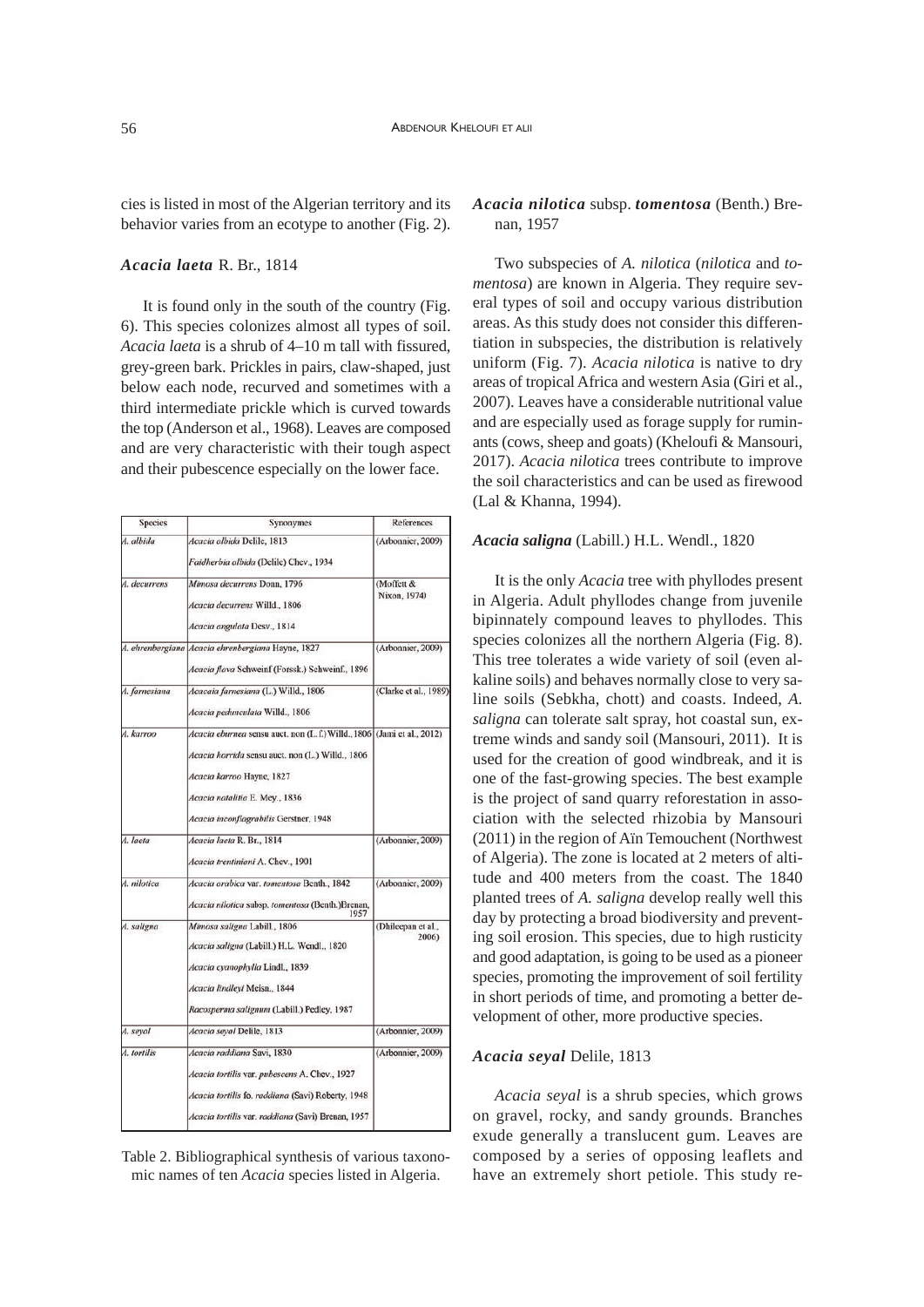

Figure 12. *Acacia farnesiana*, Relizane, Algeria. Figure 13. *Acacia karroo*, Oran, Algeria. Figures 14, 15. *Acacia saligna*, Aïn Temouchent, Algeria.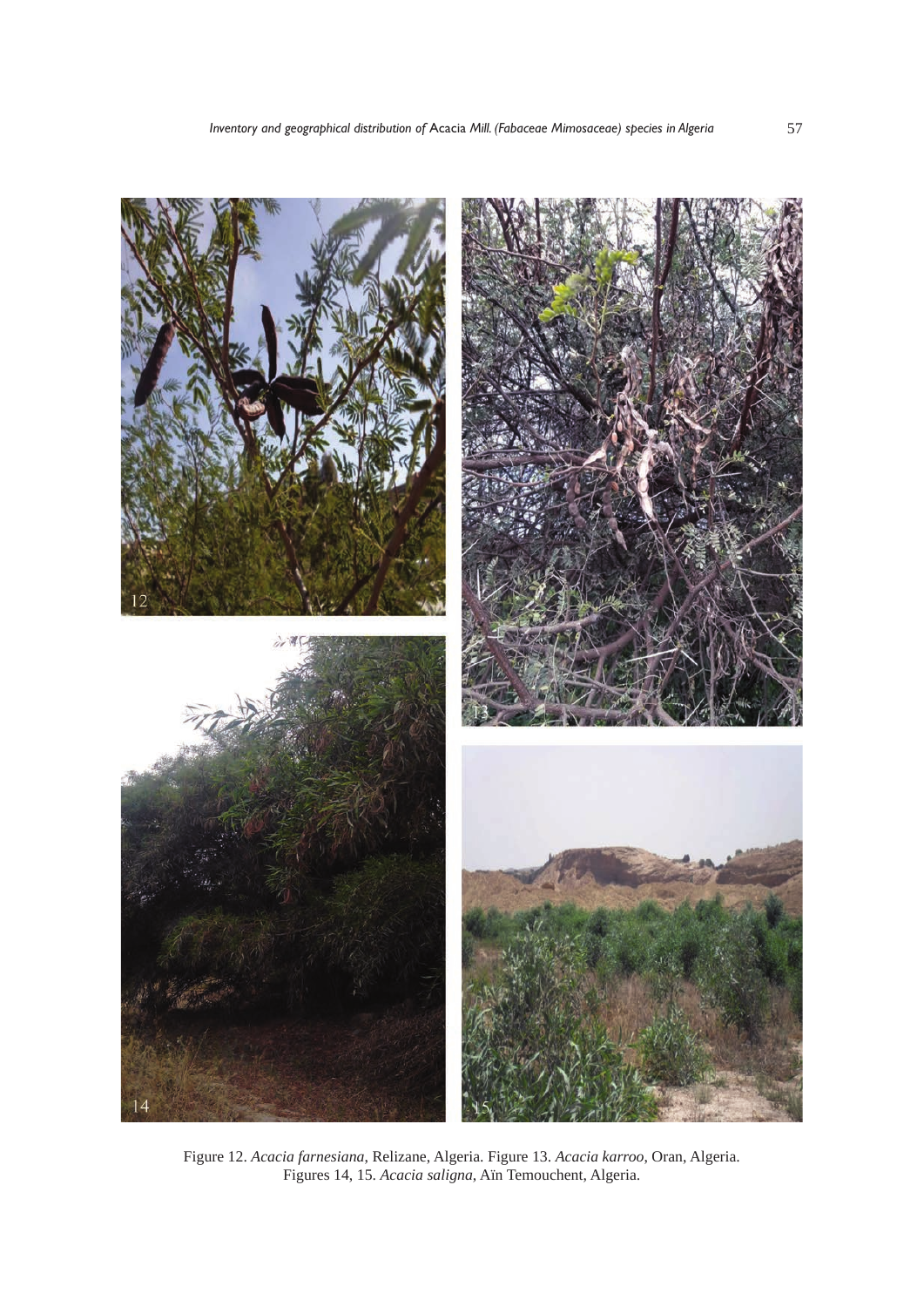#### 58 ABDENOUR KHELOUFI ET ALII



Figure 16. *Acacia tortilis*, Tamanrasset, Algeria.

vealed its presence in the South with another presence in the region of Biskra (Fig. 9). The height that this tree can reach is 17 meters and 60 cm in diameter at breast height. It is common in several parts of Africa, especially to the North of the equator (Menzies et al., 1996).

# *Acacia tortilis* subsp. *raddiana* (Savi) Brenan, 1957

*Acacia raddiana* is the most common tree found in the Sahara (Coughenour & Detling, 1986). It is a symbol of the desert in northern Africa. Among all the Acacia species located in Algeria, *A. tortilis* subsp. *raddiana* is apparently the most bound to the desert (Fig. 10). It is a pioneer species of the dry ecotypes. It is a slowgrowing species when compared to other *Acacia* species, and constitute a major element that allow the preservation of ecological balance and the fight against desertification (Kheloufi et al., 2016b). The various parts of the species: roots, leaves, pods, gum and bark are very useful for medical, pastoral and commercial purposes (Al-Fatimi et al., 2007). *Acacia tortilis* grows generally in rocky, muddy, and sandy grounds.

# **CONCLUSIONS**

The aridity of a region is not only determined by the climatic factors (rainfall and temperatures), but also by other factors which are topographical relief, wind speed which affect directly the evaporation, and ecolopedological conditions. Each abiotic condition, be it mining, geographical, or pedological (rainfall, wind, nature of the soil, geographical location, altitude, etc.) is added to the influence of human activity (reforestation, deforestation) to establish a specific distribution of each plant species, in space and time. By considering this species distribution and the specific wealth, acacias establish good indicators of the ecological zones in Algeria. This good concordance is related to the quantity and to the quality of the data on one hand, and to the ecological characteristics as well as to the importance of the species population on the other hand.

The distribution maps give essential tools in the understanding of the species ecology and serve the actions of natural resources preservation. The interacting effects of environmental temperature and spatial scale on species diversity using our extensive databases on tree distributions divided Algeria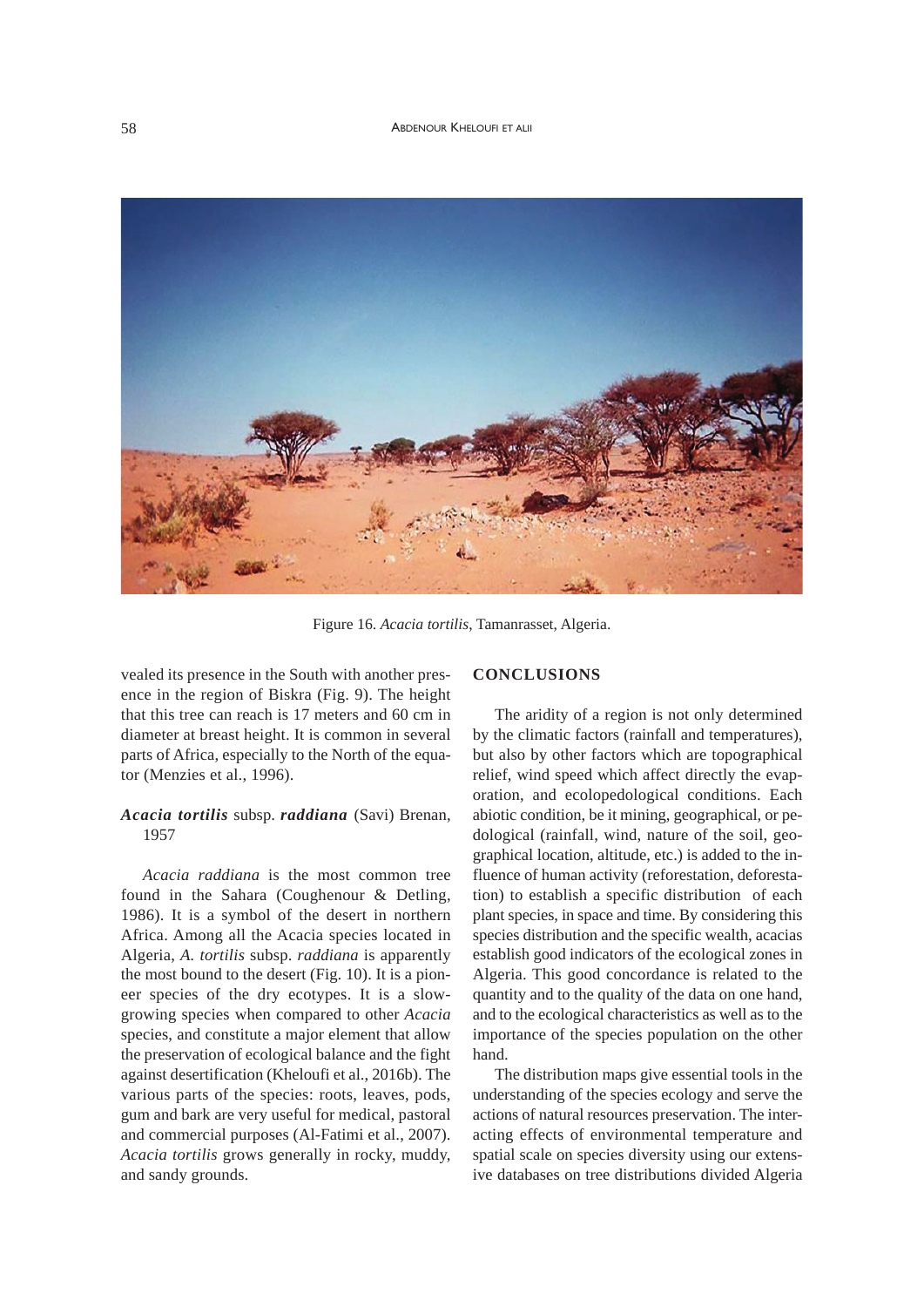in two large separate regions. Therefore, *Acacia* trees are, with regard to the obtained results, good indicators of climatic zones in Algeria. Some species present the elements of appreciation of the land conditions as the presence of the water or a specific ground.

#### **ACKNOWLEDGEMENTS**

The present work was realized within the framework of the project "*Contribution to the study of the effects of drought and salt stress on Acacia species in Algeria*". We are grateful to Bruce Roger Maslin, Member of the Order of Australia and Senior Principal Research Scientist (Department of Parks and Wildlife, Australia) and creator of the WorldWide-Wattle website. We also thank the services of forest conservations as well as various national institutes of forest researches and the autochthonous population of every region to contribute to the prospecting and the identification of the species.

## **REFERENCES**

- Abdulrazak S.A., Fujihara T., Ondiek J.K. & Ørskov E.R., 2000. Nutritive evaluation of some *Acacia* tree leaves from Kenya. Animal Feed Science and Technology, 85: 89–98.
- Al-Fatimi M., Wurster M., Schröder G. & Lindequist U., 2007. Antioxidant, antimicrobial and cytotoxic activities of selected medicinal plants from Yemen. Journal of Ethnopharmacology, 111: 657–666.
- Anderson D.M.W. & Pinto G. 1980. Variations in the composition and properties of the gum exuded by *Acacia karroo* Hayne in different African locations. Botanical Journal of the Linnean Society, 80: 85–89.
- Anderson D.M.W., Dea I.C.M. & Smith R.N., 1968. Studies on uronic acid materials: PART XXIX. Some structural features of *Acacia laeta* gum. Carbohydrate Research, 7: 320–333.
- Arbonnier M., 2009. Arbres, Arbustes et Lianes des Zones Sèches d'Afrique de l'Ouest. Versailles, Ed. Quae, MNHN, 574 pp.
- Auld T.D., 1983. Seed predation in native legumes of south-eastern Australia. Austral Ecology, 8: 367–376.
- Berhaut J., 1975. Fore illustrée du Sénégal, IV. Mimosées. Ministère du développement rural, Sénégal, 439–591.
- Boukhatem Z.F., Domergue O., Bekki A., Merabet C., Sekkour S., Bouazza F., Duponnois R., de Lajudie P. & Galiana A., 2012. Symbiotic characterization and

diversity of rhizobia associated with native and introduced acacias in arid and semi-arid regions in Algeria. FEMS Microbiology Ecology, 80: 534–547.

- Cao S., Chen L., Shankman D., Wang C., Wang X. & Zhang H., 2011. Excessive reliance on afforestation in China's arid and semi-arid regions: Lessons in ecological restoration. Earth-Science Reviews, 104: 240–245.
- Clarke H.D., Seigler D.S. & Ebinger J.E., 1989. *Acacia farnesiana* (Fabaceae: Mimosoideae) and related species from Mexico, the southwestern US, and the Caribbean. Systematic Botany, 14: 549–564.
- Coughenour M.B. & Detling J.K., 1986. *Acacia tortilis* seed germination responses to water potential and nutrients. African Journal of Ecology, 24: 203–205.
- De Martonne E., 1926. Une nouvelle fonction climatologique: l'indice d'aridité. La Météorologie, 2: 449– 458
- Dhileepan K., Senaratne K.A.D. & Raghu S., 2006. A systematic approach to biological control agent exploration and prioritisation for prickly acacia (*Acacia nilotica* ssp. *indica*). Austral Entomology, 45: 303–307.
- Foroughbakhch F., Hauad L.A., Cespedes A.E., Ponce, E.E. & Gonzalez N., 2001. Evaluation of 15 indigenous and introduced species for reforestation and agroforestry in northeastern Mexico. Agroforestry Systems, 51: 213–221.
- Fuentes-Ramírez A., Pauchard A., Cavieres L.A. & García R.A., 2011. Survival and growth of *Acacia dealbata* vs. native trees across an invasion front in south-central Chile. Forest Ecology and Management, 261: 1003–1009.
- Gimeno T.E., Sommerville K.E., Valladares F. & Atkin O.K., 2010. Homeostasis of respiration under drought and its important consequences for foliar carbon balance in a drier climate: insights from two contrasting *Acacia* species. Functional Plant Biology, 37: 323– 333.
- Giri B., Kapoor R. & Mukerji, K.G., 2007. Improved tolerance of *Acacia nilotica* to salt stress by arbuscular mycorrhiza, *Glomus fasciculatum* may be partly related to elevated K/Na ratios in root and shoot tissues. Microbial ecology, 54: 753–760.
- Guisan A. & Thuiller W., 2005. Predicting species distribution: offering more than simple habitat models. Ecology letters, 8: 993–1009.
- Jami F., Slippers B., Wingfield M.J. & Gryzenhout M., 2012. Five new species of the Botryosphaeriaceae from *Acacia karroo* in South Africa. Cryptogamie, Mycologie, 33: 245–266.
- Kheloufi A. & Mansouri L.M., 2017. Effect of sulphuric acid on the germination of a forage tree *Acacia nilotica* (L.) subsp. *tomentosa*. Livestock Research for Rural Development, 29: 1–11.